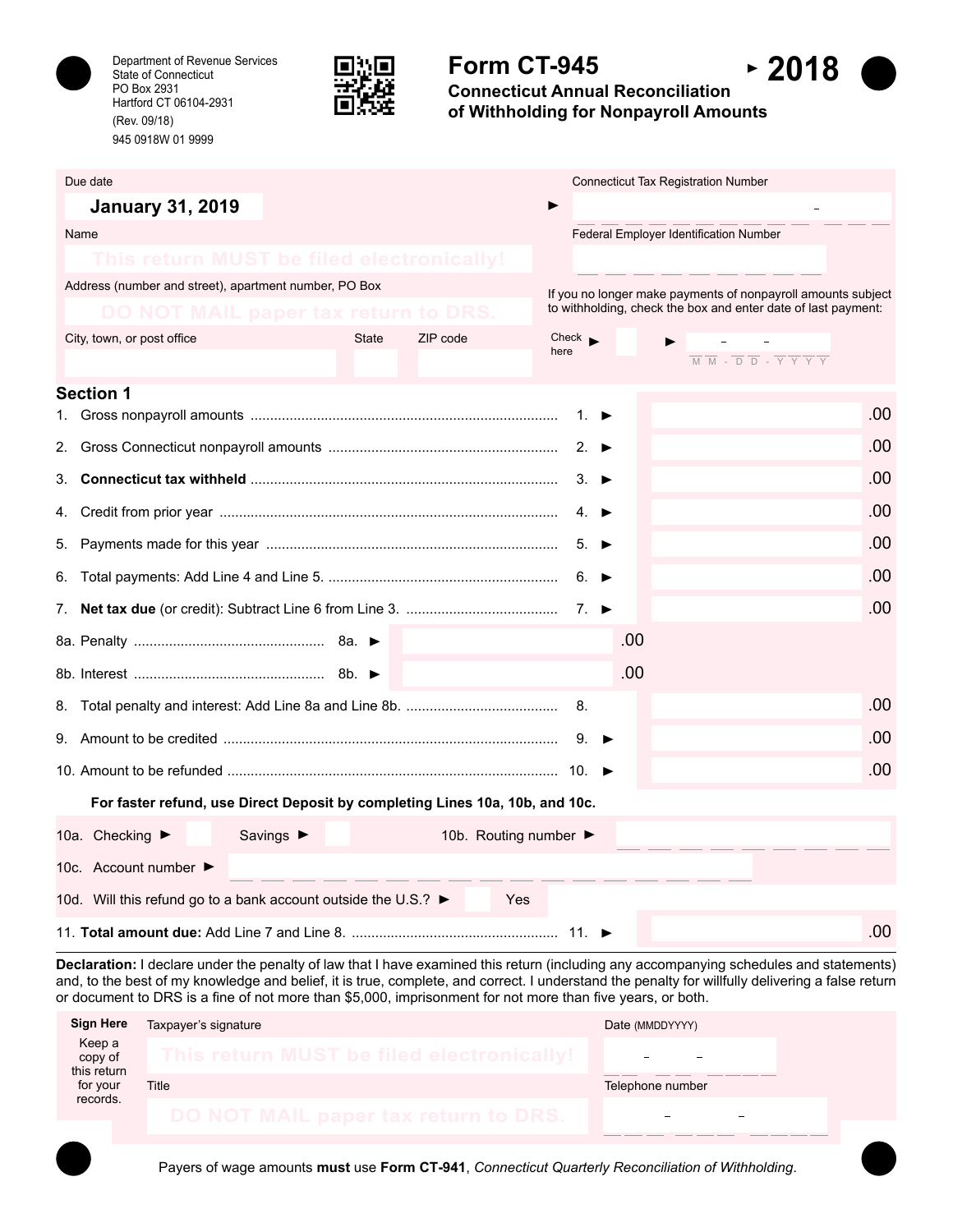





Connecticut Tax Registration Number



 $\bar{ }$ 

| January                        | February                | <b>March</b>             |
|--------------------------------|-------------------------|--------------------------|
| $\overline{1}$                 | $\mathbf{1}$            | $\mathbf 1$              |
| $\overline{2}$                 | $\boldsymbol{2}$        | $\sqrt{2}$               |
| $\overline{3}$                 | $\mathbf{3}$            | 3                        |
| $\overline{4}$                 | $\overline{\mathbf{4}}$ | $\overline{\mathcal{A}}$ |
| $\overline{5}$                 | 5                       | $\overline{5}$           |
| $\overline{6}$                 | 6                       | $6\phantom{1}6$          |
| <b>April</b>                   | <b>May</b>              | June                     |
| $\mathbf{1}$                   | $\mathbf{1}$            | $\mathbf 1$              |
| $\overline{2}$                 | $\overline{2}$          | $\boldsymbol{2}$         |
| $\overline{3}$                 | 3                       | 3                        |
| $\overline{4}$                 | $\overline{\mathbf{4}}$ | 4                        |
| $\overline{5}$                 | $\sqrt{5}$              | 5                        |
| $\overline{6}$                 | $\,6$                   | $\,6\,$                  |
| July                           | <b>August</b>           | September                |
| $\mathbf{1}$                   | $\mathbf{1}$            | $\mathbf{1}$             |
| $\overline{2}$                 | $\overline{\mathbf{c}}$ | $\sqrt{2}$               |
| $\overline{3}$                 | $\mathsf 3$             | 3                        |
| $\overline{\mathbf{4}}$        | 4                       | 4                        |
| $\overline{5}$                 | 5                       | 5                        |
| $\overline{6}$                 | $\,6$                   | $6\phantom{1}6$          |
| October                        | November                | December                 |
| $\mathbf{1}$                   | $\mathbf{1}$            | $\mathbf 1$              |
| $\overline{2}$                 | $\overline{2}$          | $\overline{2}$           |
| $\overline{3}$                 | 3                       | 3                        |
| $\overline{\mathbf{4}}$        | $\overline{\mathbf{4}}$ | $\overline{\mathbf{4}}$  |
| $\overline{5}$                 | 5                       | 5                        |
| $\overline{6}$                 | 6                       | $\,6\,$                  |
| 7 Total liability for the year |                         | .00                      |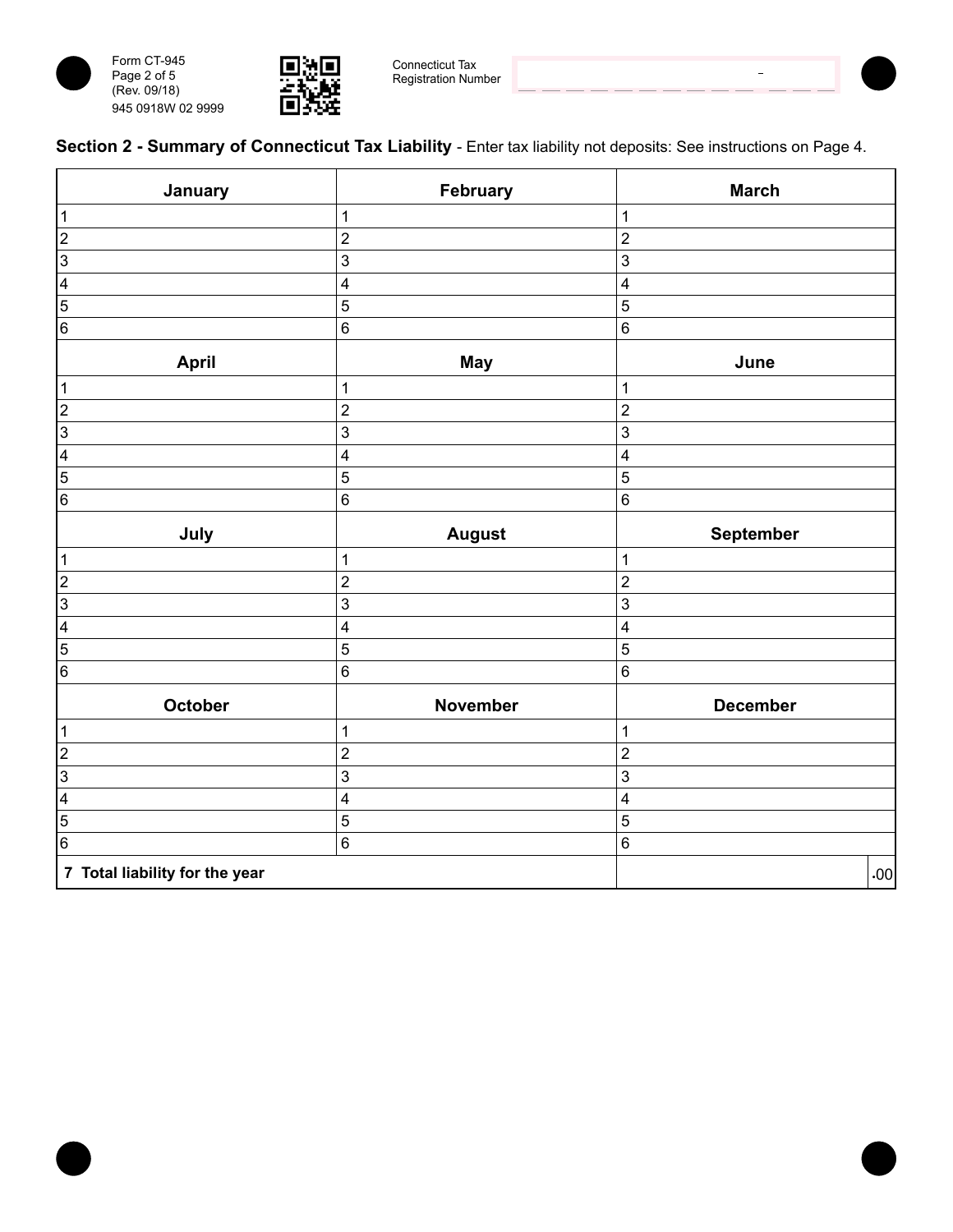#### **General Instructions**

**Form CT-945**, and any amount due, **must** be filed and paid electronically. Do not send this paper return to the Department of Revenue Services (DRS), unless you have been granted a waiver from DRS. See *Electronic Filing Waiver*.

Do not use this form to amend a previously filed Form CT-945. See *Amended Returns,* on Page 5.

Form CT-945 is used to reconcile annual Connecticut income tax withholding from nonpayroll amounts only.

Payers of nonpayroll amounts registered for Connecticut income tax withholding are required to file Form CT-945 **even if no tax is due**, tax was not required to be withheld, or federal Form 945 is not required to be filed. See the current version of **Informational Publication 2018(8)**, *Connecticut Tax Guide for Payers of Nonpayroll Amounts*.

### **Nonpayroll Amounts Subject to Connecticut Withholding**

The following are Connecticut nonpayroll amounts subject to Connecticut income tax withholding:

- **• Connecticut Lottery winnings** if reportable for federal income tax withholding purposes whether or not subject to federal income tax withholding. See **Informational Publication 2015(23)**, *Connecticut Income Tax Treatment of State Lottery Winnings Received by Residents and Nonresidents of Connecticut*;
- **• Gambling winnings** if the payment is subject to federal income tax withholding and the payment is made to a resident, part-year resident, or someone receiving the payment on behalf of a resident. See **Informational Publication 2011(27)**, *Connecticut Income Tax Treatment of Gambling Winnings Other Than State Lottery Winnings*;
- **• Pension and annuity distributions** if the payment of taxable pensions, annuities, profit sharing plans, stock bonuses, deferred compensation plans, individual retirement arrangements, endowments, or life insurance contracts are made to a Connecticut resident individual.
- **• Unemployment compensation payments** if the recipient has requested Connecticut income tax withholding; **and**
- **• Payments made to athletes or entertainers** if the payments are not wages for federal income tax withholding purposes, but Connecticut income tax withholding is required under **Policy Statement 2017(5)**, *Income Tax Withholding for Athletes or Entertainers*.

See IP 2018(8).

#### **When to File**

Form CT-945 is due January 31, 2019.

However, a payer that has made timely deposits in full payment of the taxes for calendar year 2018 may file Form CT-945 on or before February 10, 2019. If the due date falls on a Saturday, Sunday, or legal holiday, the return will be considered timely if filed by the next business day.

#### **Requirement to File and Pay Electronically**

**Form CT-945, and any amount due, must be filed and paid electronically.**

Generally, a payment made electronically is a payment made by electronic funds transfer (EFT). See **Informational Publication 2017(15)**, *Filing and Paying Connecticut Taxes Electronically*.

Only taxpayers that receive a waiver from the electronic filing requirement from the Department of Revenue Services (DRS) may file paper withholding forms. See *Electronic Filing Waiver*, on this page.

Use the **Taxpayer Service Center** (*TSC*) to electronically file this return. See *Taxpayer Service Center (TSC)*, on Page 5.

### **Electronic Filing Waiver**

To request a waiver from the DRS electronic filing requirement visit **www.ct.gov/drs/TSCfiling** and complete **Form DRS-EWVR**, *Electronic Filing and Payment Waiver Request*.

If you received a waiver from electronic filing and payment from DRS, make check payable to **Commissioner of Revenue Services**. Write your Connecticut Tax Registration Number on your check. Mail the completed return and payment, to the address on the return.

Please note that each form is year specific. To prevent any delay in processing your return or refund, the correct year's form must be submitted to DRS.

#### **Line Instructions**

**Line 1:** Enter total nonpayroll amounts paid to all recipients during calendar year 2018 whether or not the nonpayroll amounts are subject to Connecticut income tax withholding.

**Line 2:** Enter total nonpayroll amounts subject to Connecticut income tax withholding during calendar year 2018.

**Line 3:** Enter total Connecticut income tax withheld on Connecticut nonpayroll amounts during calendar year 2018.

**Line 4:** Enter credit from your prior year **Form CT-945**, *Connecticut Annual Reconciliation of Withholding for Nonpayroll Amounts*, Line 9. However, if any portion of that amount was withheld from recipients during a prior year and not repaid to those recipients prior to the end of that year or prior to filing the return for that year, whichever is earlier, subtract the portion not repaid from the amount on Line 9 of your prior year Form CT-945. Enter the difference.

**Line 5:** Enter the sum of all payments made for calendar year 2018.

**Line 6:** Add Line 4 and Line 5. This is the total of your payments and credits for calendar year 2018.

**Line 7:** Subtract Line 6 from Line 3 and enter the difference. If Line 3 is more than Line 6, complete Line 8a and Line 8b if necessary, then go to Line 11. If Line 6 is more than Line 3, complete Line 9 and Line 10.

**Line 8:** Enter penalty on Line 8a, interest on Line 8b, and the total on Line 8.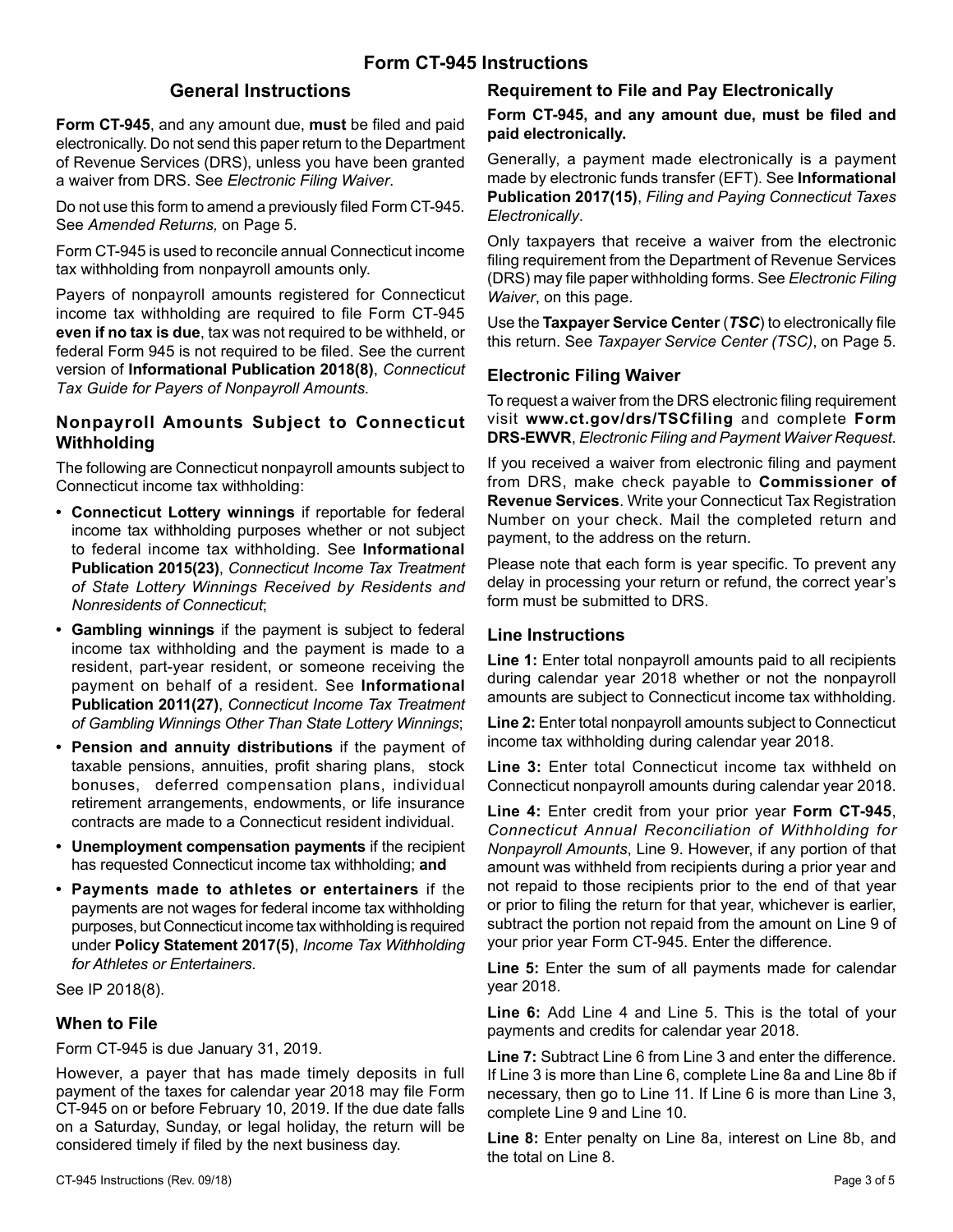**Late Electronic Payment Penalty:** The following penalties will apply if an electronic funds transfer payment (EFT) is remitted late:

- 2% of the tax due for EFT payments not more than five days late;
- 5% of EFT payments more than five days but not more than 15 days late; **and**
- 10% of EFT payments more than 15 days late.

**Penalty for Failure to Pay Electronically:** The following graduated penalty amounts will apply if you fail to remit payments electronically:

- First offense 10% penalty on the amount of the required tax payment, but not more than \$2,500;
- Second offense 10% penalty, but not more than \$10,000; **and**
- Third and subsequent offenses 10% penalty.

**Late Payment Penalty:** The penalty for paying all or a portion of the tax late is 10% of the tax paid late.

**Late Filing Penalty:** If no tax is due, DRS may impose a \$50 penalty for the late filing of any return or report required by law to be filed.

**Interest:** Interest is computed on the tax paid late at the rate of 1% per month or fraction of a month.

**Line 9 and Line 10:** Enter the amount from Line 7 you want credited to calendar year 2019 on Line 9. Enter the amount from Line 7 you want refunded on Line 10. However, if any portion of the amount on Line 7 was overwithheld from recipient(s) during calendar year 2018 and not repaid to recipient(s) prior to the end of calendar year 2018 or prior to filing Form CT-945, whichever is earlier, the amount not repaid must be subtracted from the amount on Line 7. Enter the difference on Line 9 or Line 10.

If you overwithheld Connecticut income tax from any nonwage payment, the amount overwithheld should be reimbursed to the recipient in the same calendar year in which the overcollection occurred. Keep in your records the recipient's written receipt showing the date and amount of the reimbursement.

**Lines 10a through 10c:** Get the refund faster by choosing direct deposit. Complete Lines 10a, 10b, and 10c to have the refund directly deposited into a checking or savings account.

Enter the nine-digit bank routing number and the bank account number in Lines 10b and 10c. The bank routing number is normally the first nine-digit number printed on the check or savings withdrawal slip. The bank account number generally follows the bank routing number. Do not include the check number as part of the account number. Bank account numbers can be up to 17 characters.

| Date<br>◐<br>Φ |
|----------------|
|                |
|                |
|                |
|                |
|                |
|                |
|                |
|                |

If any of the bank information supplied for direct deposit does not match, or the applicable bank account is closed prior to the deposit of the refund, the refund will automatically be mailed.

**Line 10d:** When you request the direct deposit of a refund, federal banking rules require DRS to inquire whether it is a foreign bank account. DRS will not deposit a refund into a foreign bank account. Instead, we will mail the refund to you.

**Line 11:** If the amount on Line 7 is a net tax due, add Line 7 and Line 8. This is the total amount due.

**Rounding Off to Whole Dollars:** You must round off cents to the nearest whole dollar on your returns and schedules. If you do not round, DRS will disregard the cents.

Round down to the next lowest dollar all amounts that include 1 through 49 cents. Round up to the next highest dollar all amounts that include 50 through 99 cents. However, if you need to add two or more amounts to compute the amount to enter on a line, include cents and round off only the total.

**Example:** Add two amounts (\$1.29 + \$3.21) to compute the total (\$4.50) to enter on a line. \$4.50 is rounded to \$5.00 and entered on the line.

#### **Section 2 - Instructions**

#### **Summary of Connecticut Tax Liability**

**Quarterly remitters:** Enter total liability for each quarter on Line 6 for March, June, September, and December. Add the Line 6 amounts and enter the total on Line 7.

This should equal Form CT-945, Section 1, Line 3.

**Monthly remitters:** Enter total liability for each month on Line 6 of that month. Add the Line 6 amounts and enter the total on Line 7.

This should equal Form CT-945, Section 1, Line 3.

**Weekly remitters:** Enter total liability for each week on Lines 1 through 5 of that month. Enter the total for the month on Line 6. Add the Line 6 amounts and enter the total on Line 7.

This should equal Form CT-945, Section 1, Line 3.